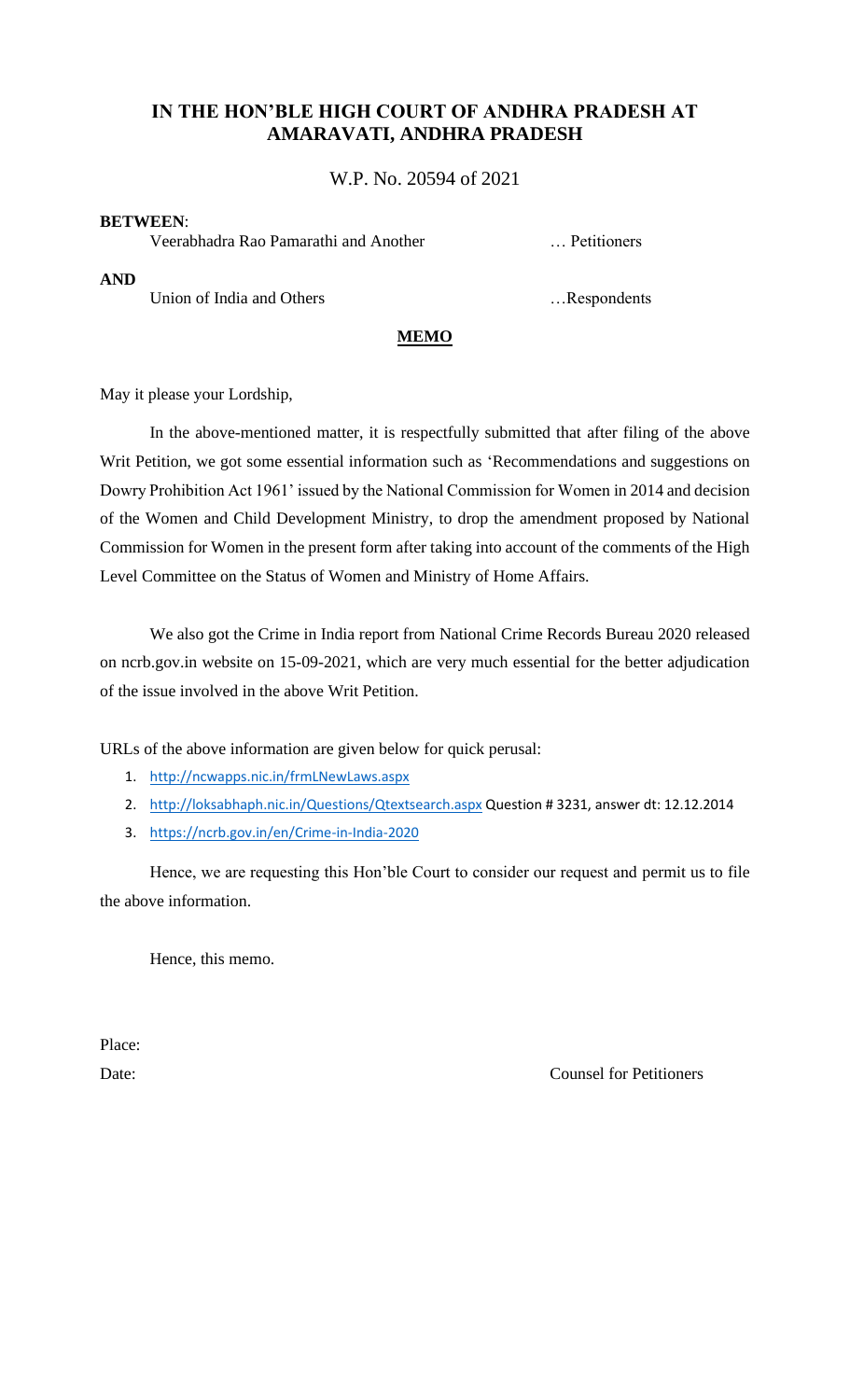Anantapur District

#### IN THE HIGH COURT OF ANDHRA PRADESH AT AMARAVATI, ANDHRA PRADESH

W.P. No. 20594 OF 2021

Veerabhadra Rao Pamarathi and Saila Kumari Pamarathi

..Petitioners

AND

Union of India and Ors

…Respondents

# **MEMO**

Filed On: 20-09-2021

Filed By: M/s Sridevi Jampani(17733) Advocate

Counsel for Petitioners